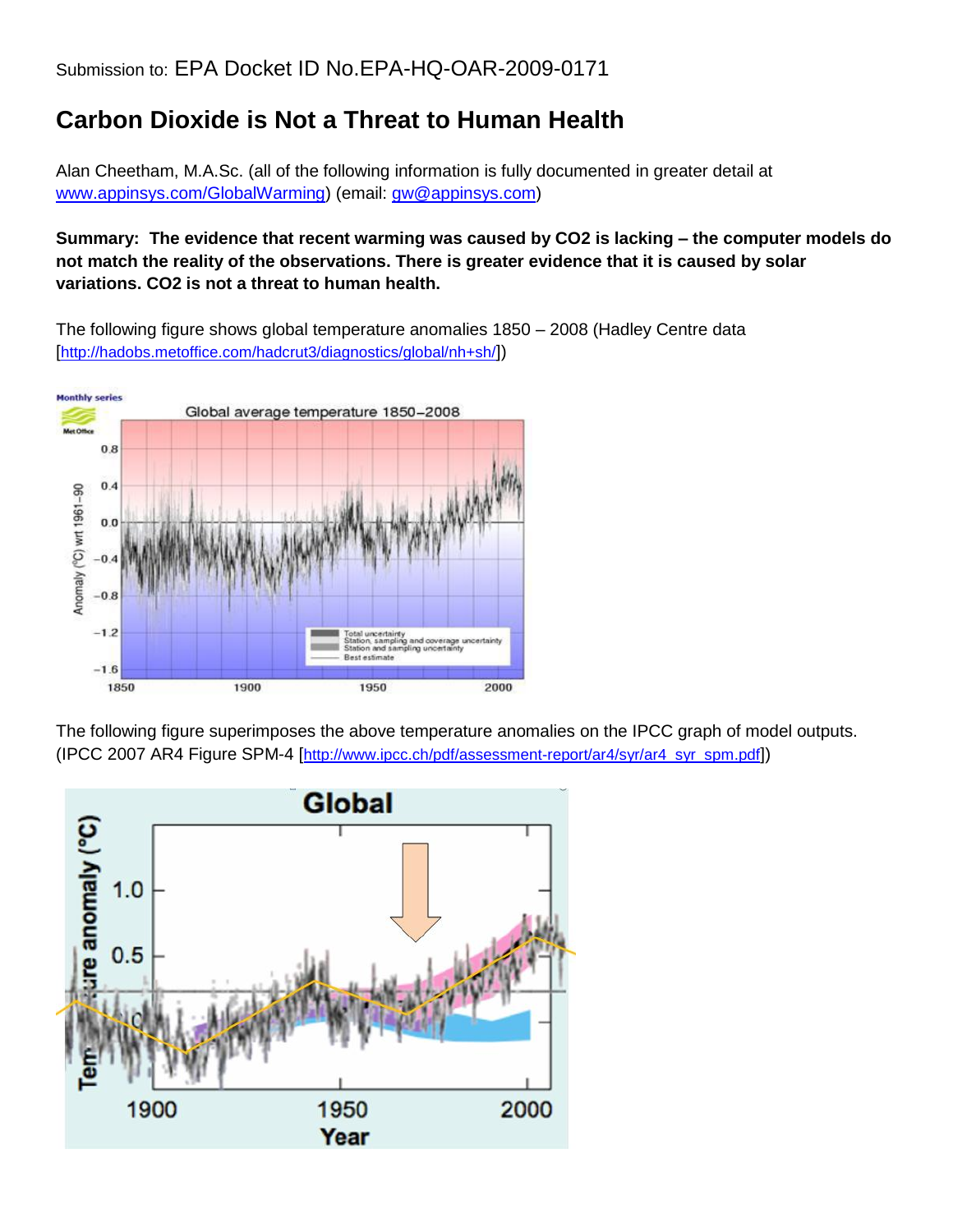In the above figure, the blue shaded bands show the result of 19 simulations from 5 climate models using only the natural forcings. Red shaded bands show the result of 58 simulations from 14 climate models including anthropogenic CO2. This clearly shows that prior to about 1972, the global warming is fully explained by climate models using only natural forcings (i.e. no human CO2). The models need input of CO2 only after 1972 – **prior to 1972 all warming was natural, according to the IPCC**. **There is no empirical evidence relating CO2 to the post-1972 warming – only the output of computer models.**

The following figure shows the gobal satellite temperature anomalies since satellite data first started to become available in 1979. From **1979 to 1997 there was no warming. Following the major El Nino in 1997-98, there was a residual warming and since then, no warming**.



The following figure shows global temperatures since 2002 – a slight cooling (in other words, **the warming is not accelerating or exceeding predictions**). This figure also shows the non-correlation with CO2.

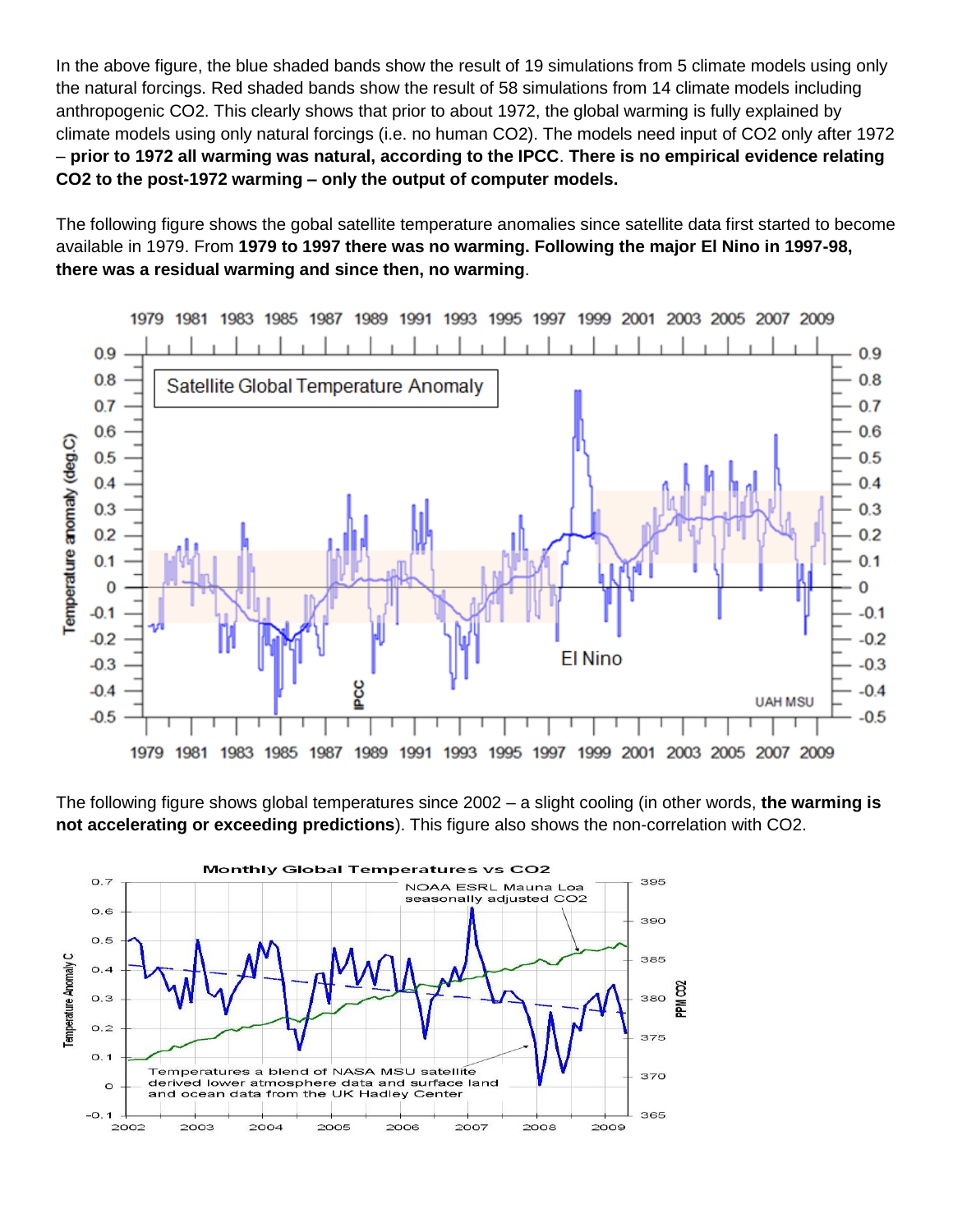Global warming is **not** global. The following figure shows global temperature change from 1978 to 2006 (from satellite data – University of Alabama at Huntsville [<http://climate.uah.edu/>]). Warming has been occurring in the Arctic and Northern Hemisphere but not the southern hemisphere.



The following figure shows satellite temperature anomaly data for the three world regions of Northern Hemisphere, Tropics and Southern Hemisphere, confirming that warming has only been occurring in the Northern Hemisphere. This does **not** match the CO2 theory.

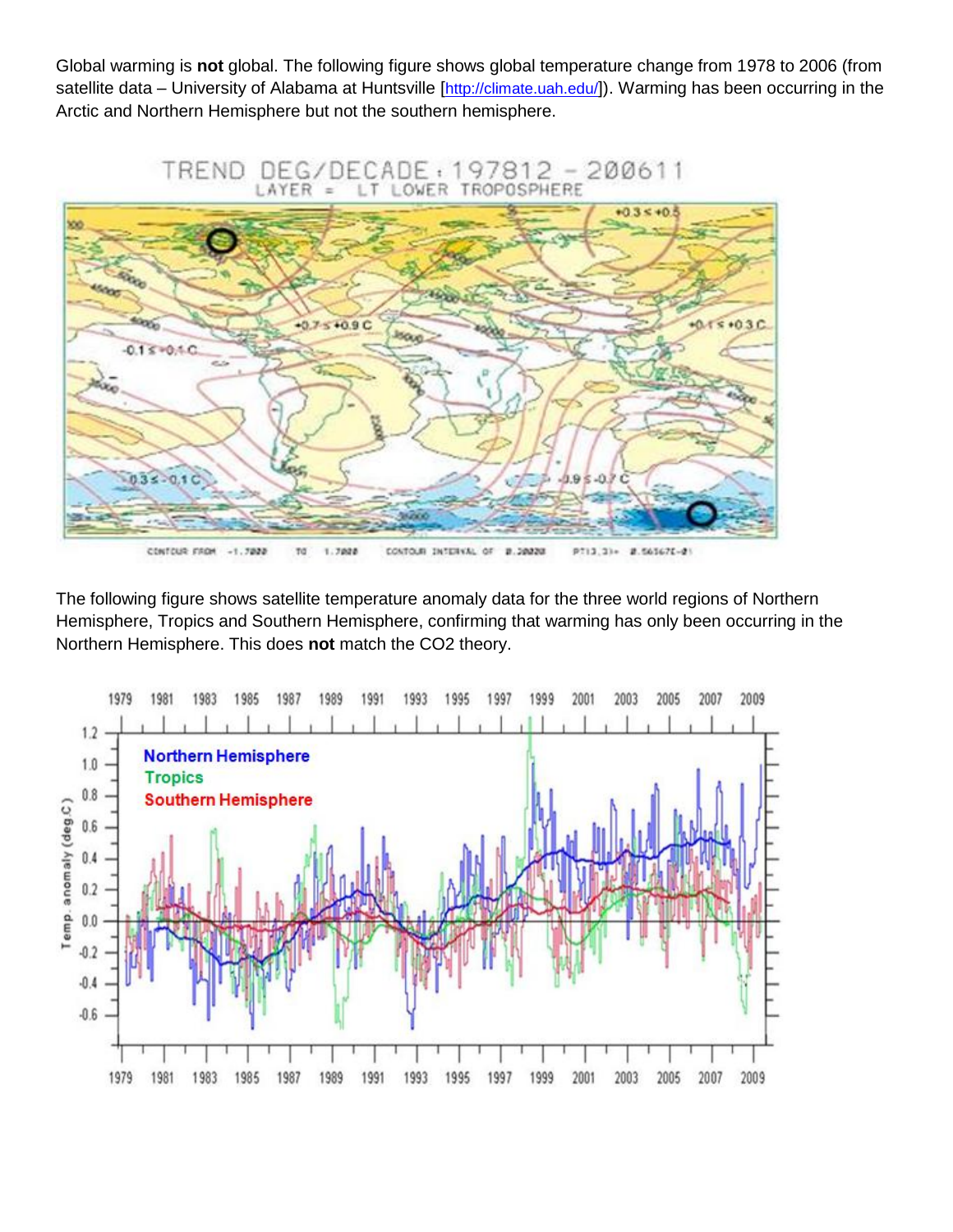The following figure is from the IPCC Fourth Assessment Report (AR4) Figure 9.6 (2007). It shows the change in temperature (degrees C per decade) by latitude. The black line shows the observed temperature, the blue band shows the output of the computer models including only natural factors, whereas the red band shows the output of computer models including anthropogenic CO2. Notice that **the models without CO2 (blue shaded area) can explain all of the warming for most of the world up to 30 degrees north latitude**. The warming has been strictly a Northern Hemisphere phenomenon.



The following figure compares the Arctic temperature trends with global temperature trends (from [<http://www.frontier.iarc.uaf.edu/~igor/research/aw/index.php>]) Two observations are evident from this graph: the recent Arctic warming is not unprecedented, and the Arctic warming is much greater than the average global warming.

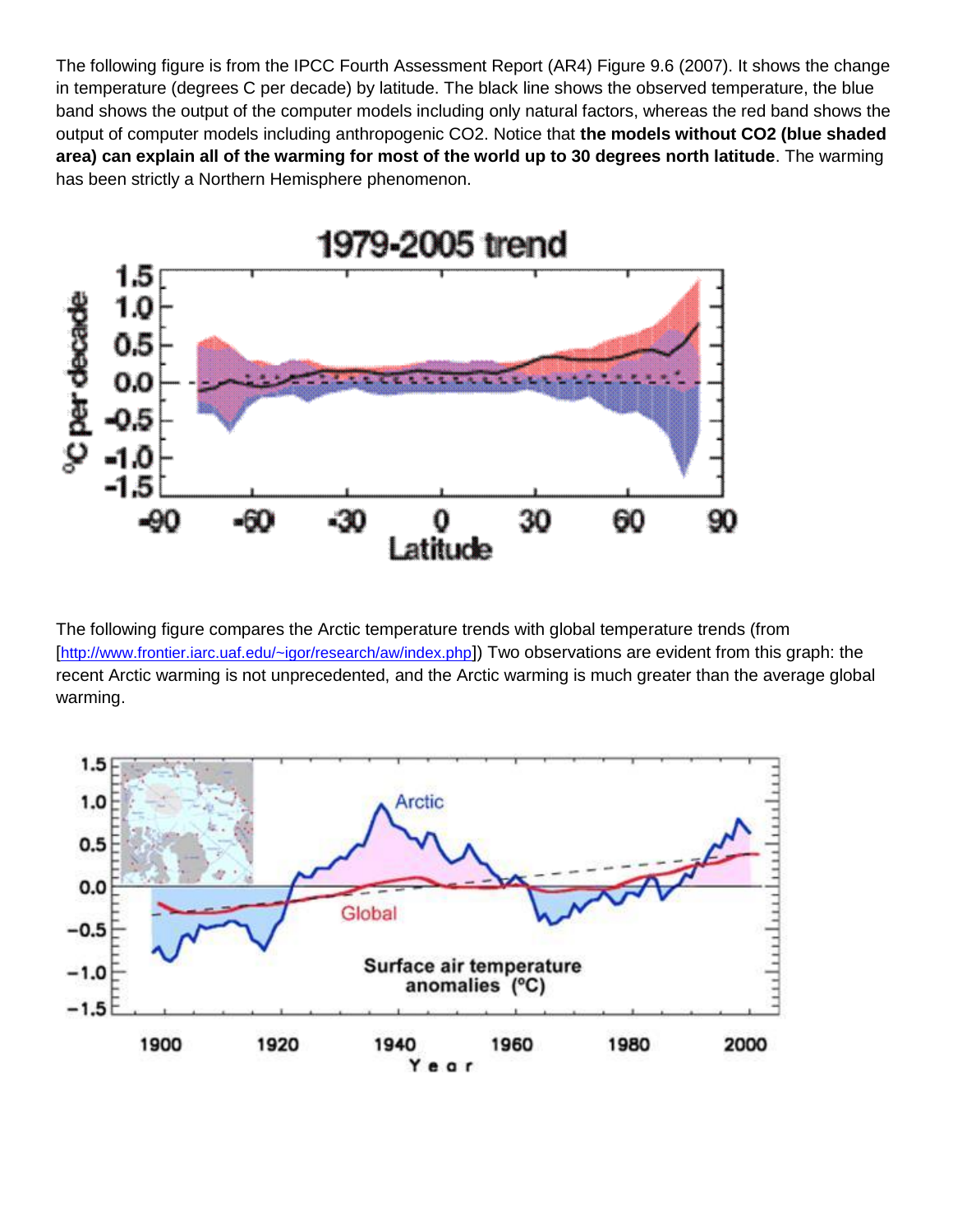The following figures compare sea ice for the Arctic and Antarctic (all available data to March 2009 from [<http://arctic.atmos.uiuc.edu/cryosphere/>]). While Arctic sea ice has been declining in the 2000s, the Antarctic sea ice has been increasing.



The following figure shows the **global** sea ice extent anomalies to March 2009 (from the same source as above). Arctic sea ice losses were balanced by Antarctic ice gains for most of the period until the 2000s. As of March 2009, the global ice anomaly is positive – i.e. more ice than the 1979-2000 mean.



The following figure compares Arctic and Antarctic temperature anomalies.

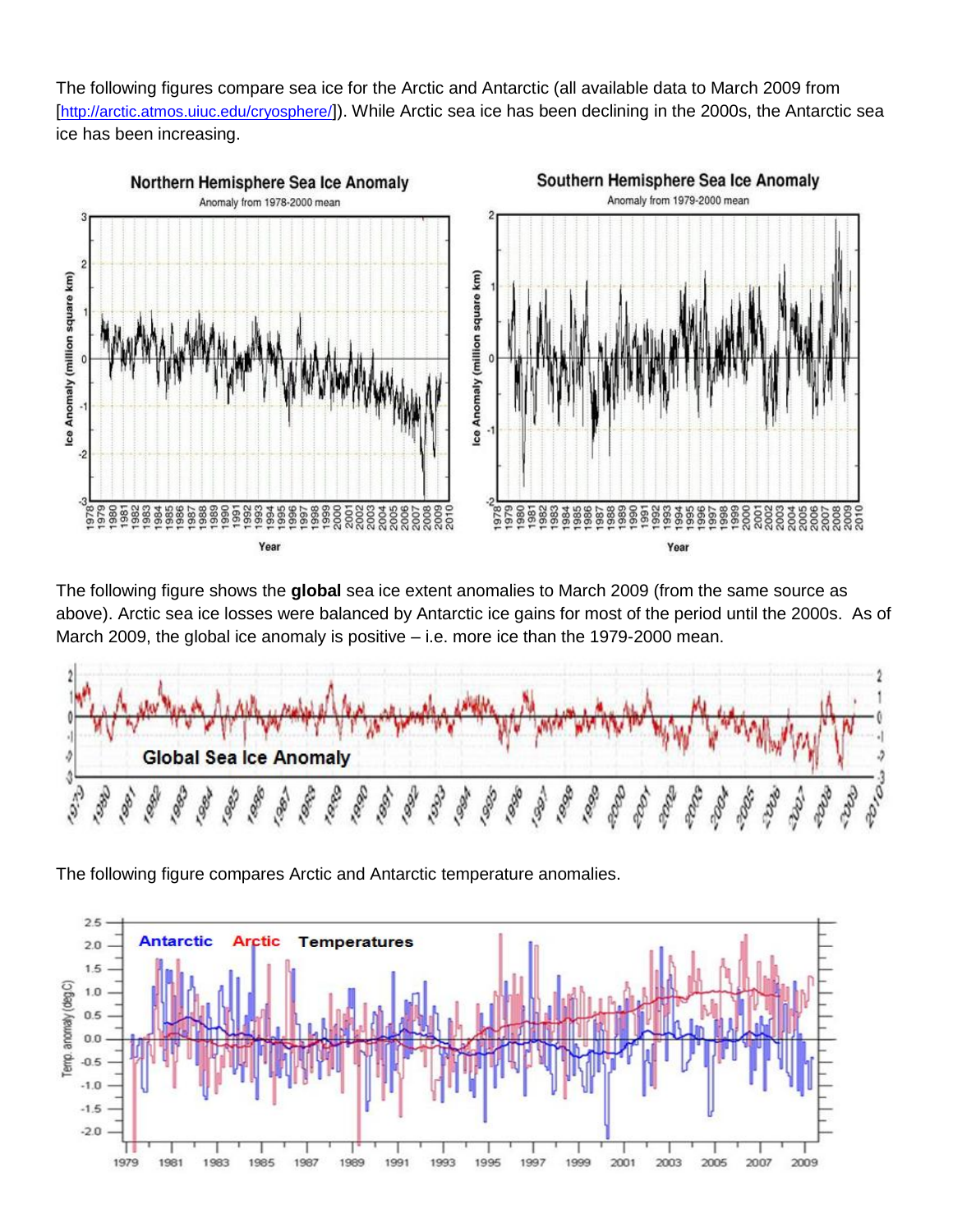Sea level has been rising since record keeping began. This is not due to CO2-based global warming, it is due to recovery from the Little Ice Age of the 1700s. The following figure shows global sea level rise from 1900 to 2002 [[http://www.wamis.org/agm/meetings/rsama08/S304-Shum\\_Global\\_Sea\\_Level\\_Rise.pdf](http://www.wamis.org/agm/meetings/rsama08/S304-Shum_Global_Sea_Level_Rise.pdf)]. Since according to the IPCC, CO2-based warming has only shown up since the 1970s, all of **this sea level rise since prior to 1970 cannot be caused by anthropogenic CO2, and yet the trend has not increased.**



The same is true of glaciers around the world – they have been receding since record keeping began. The following figure shows African glaciers including Mount Kilimajaro (International Journal of Climatology, 2004 [<http://www.geo.umass.edu/faculty/bradley/kaser2004.pdf>]). **Again CO2 cannot be the cause.**

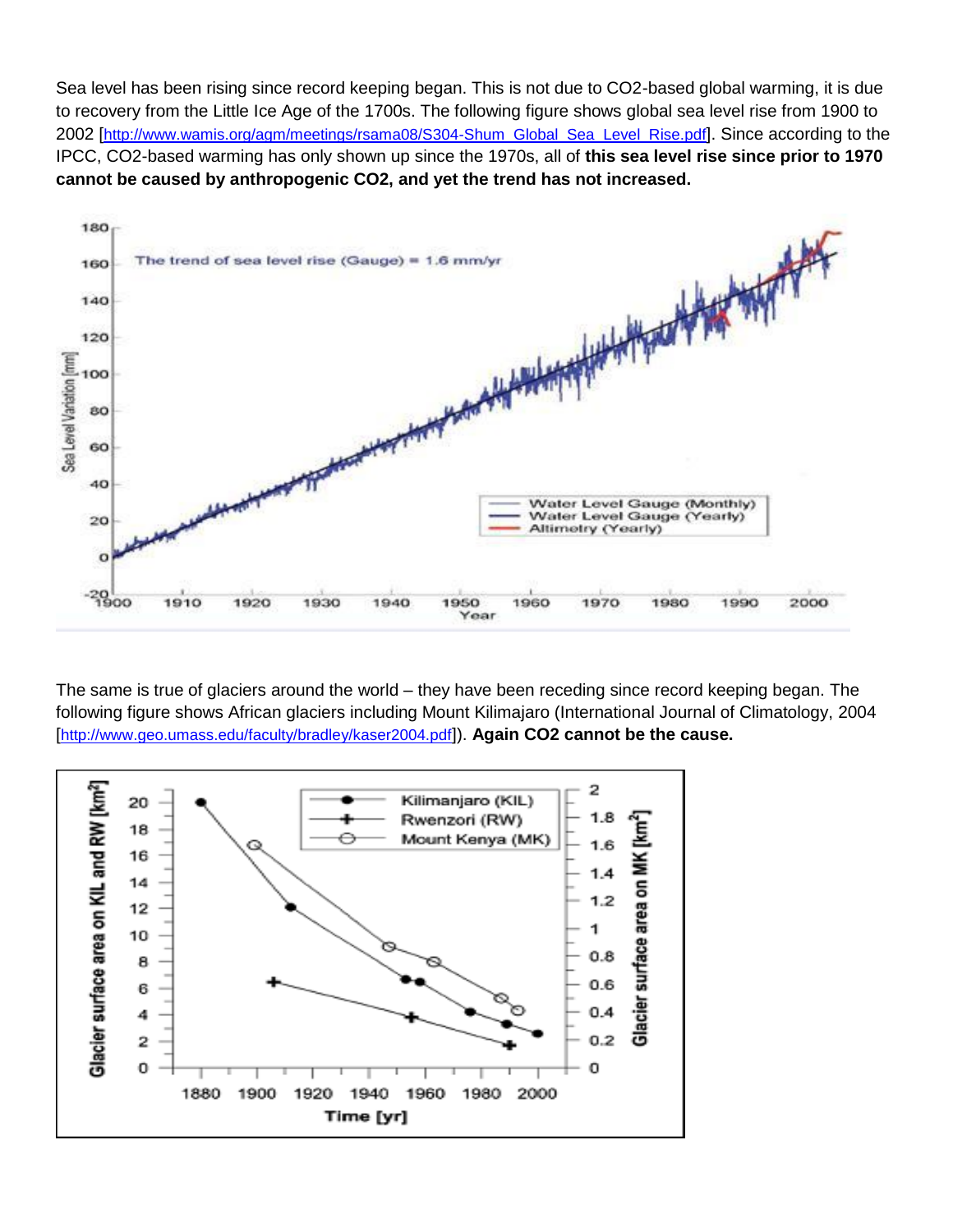The CO2-based climate models have been shown to be incorrect. The following figure combines the following: Top: from the International Journal of Climatology. [[http://www.scribd.com/doc/904914/A-comparison-of-tropical](http://www.scribd.com/doc/904914/A-comparison-of-tropical-temperature-trends-with-model-predictions)[temperature-trends-with-model-predictions](http://www.scribd.com/doc/904914/A-comparison-of-tropical-temperature-trends-with-model-predictions)] comparing the climate models to observations from satellites and balloons; Lower Left: from the IPCC 2007 AR4 Report Chapter 9 – Understanding and Attributing Climate Change [[http://ipcc-wg1.ucar.edu/wg1/Report/AR4WG1\\_Print\\_Ch09.pdf](http://ipcc-wg1.ucar.edu/wg1/Report/AR4WG1_Print_Ch09.pdf)] providing the climate model based simulation of the expected CO2 "spatial signature" of all forcings including anthropogenic CO2; Lower Right: actual data from radiosonde data, from [[http://www.climatescience.gov/Library/sap/sap1-1/finalreport/sap1-1-final](http://www.climatescience.gov/Library/sap/sap1-1/finalreport/sap1-1-final-chap5.pdf)[chap5.pdf](http://www.climatescience.gov/Library/sap/sap1-1/finalreport/sap1-1-final-chap5.pdf)] showing the actual non-CO2 based temperature signature. This further evidence indicates that CO2 is not causing the warming.



Trends in degrees per decade - left: IPCC CO2-based trend; right: actual data from radiosondes